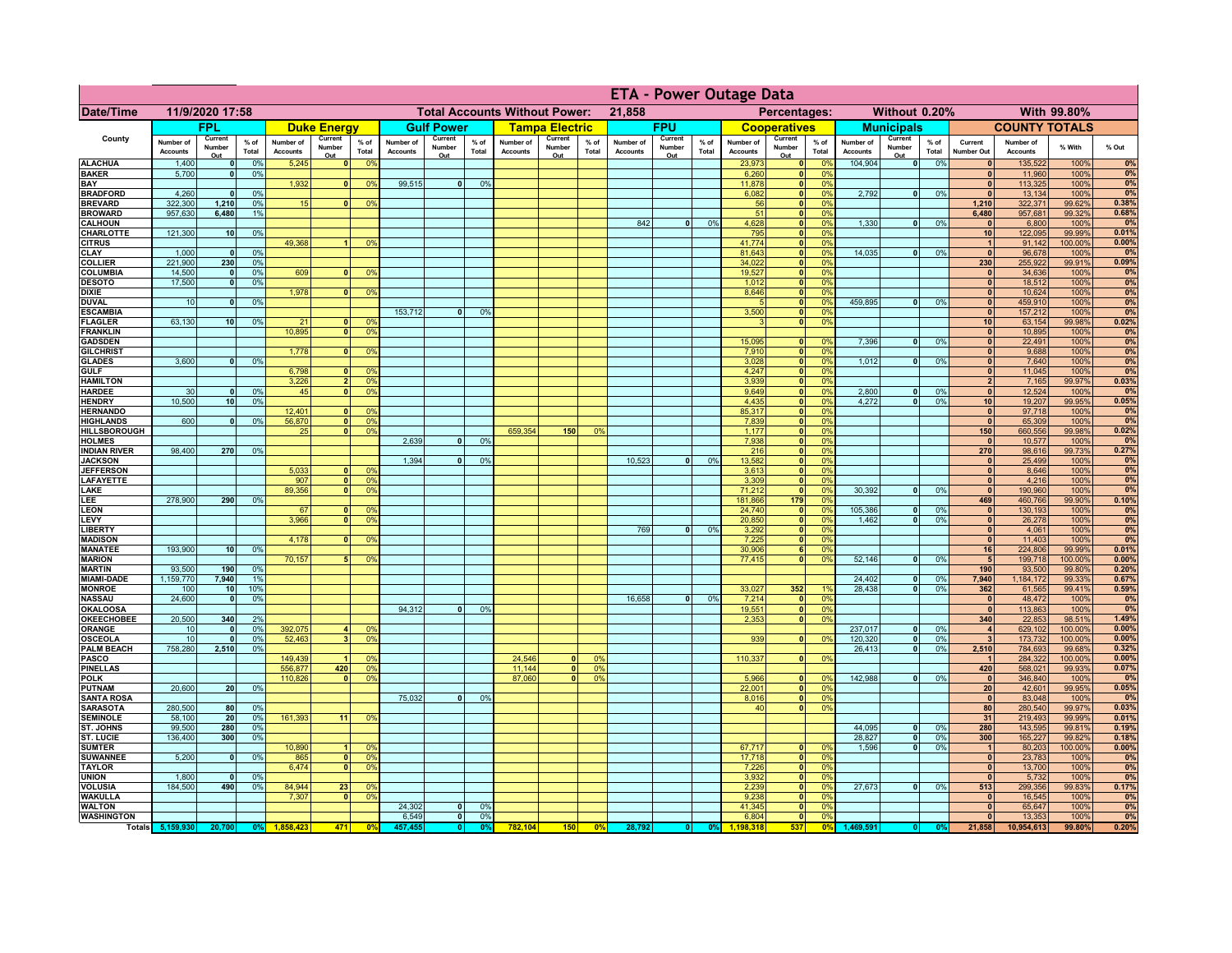## 11/9/2020 5:59 PM ETA

| <b>Power Provider</b>                              | County              | <b>Number of Customers</b> | <b>Current Number Out</b> | <b>Outage Percentage</b> | <b>Estimated Restore Time</b> |
|----------------------------------------------------|---------------------|----------------------------|---------------------------|--------------------------|-------------------------------|
| Florida Power and Light Company                    | MIAMI-DADE          | 1,159,770                  | 7,940                     | 0.68%                    | <b>TBD</b>                    |
| Florida Power and Light Company                    | <b>BROWARD</b>      | 957,630                    | 6,480                     | 0.68%                    | TBD                           |
| Florida Power and Light Company                    | PALM BEACH          | 758,280                    | 2,510                     | 0.33%                    | <b>TBD</b>                    |
| Florida Power and Light Company                    | <b>BREVARD</b>      | 322,300                    | 1,210                     | 0.38%                    | <b>TBD</b>                    |
| Florida Power and Light Company                    | <b>VOLUSIA</b>      | 184,500                    | 490                       | 0.27%                    | <b>TBD</b>                    |
| Duke Energy                                        | PINELLAS            | 556,877                    | 420                       | 0.08%                    | <b>TBD</b>                    |
| Florida Keys Electric Cooperative                  | <b>MONROE</b>       | 33,027                     | 352                       | 1.07%                    | <b>TBD</b>                    |
|                                                    |                     |                            |                           |                          |                               |
| Florida Power and Light Company                    | OKEECHOBEE          | 20,500                     | 340                       | 1.66%                    | <b>TBD</b>                    |
| Florida Power and Light Company                    | ST. LUCIE           | 136,400                    | 300                       | 0.22%                    | <b>TBD</b>                    |
| Florida Power and Light Company                    | LEE                 | 278,900                    | 290                       | 0.10%                    | <b>TBD</b>                    |
| Florida Power and Light Company                    | ST. JOHNS           | 99,500                     | 280                       | 0.28%                    | <b>TBD</b>                    |
| Florida Power and Light Company                    | <b>INDIAN RIVER</b> | 98,400                     | 270                       | 0.27%                    | <b>TBD</b>                    |
| Florida Power and Light Company                    | <b>COLLIER</b>      | 221,900                    | 230                       | 0.10%                    | <b>TBD</b>                    |
| Florida Power and Light Company                    | <b>MARTIN</b>       | 93,500                     | 190                       | 0.20%                    | TBD                           |
| Lee County Electric Cooperative                    | LEE                 | 181,866                    | 179                       | 0.10%                    | <b>TBD</b>                    |
| Tampa Electric Company                             | HILLSBOROUGH        | 659,354                    | 150                       | 0.02%                    | $24$                          |
| Florida Power and Light Company                    | SARASOTA            | 280,500                    | 80                        | 0.03%                    | <b>TBD</b>                    |
| Duke Energy                                        | <b>VOLUSIA</b>      | 84,944                     | 23                        | 0.03%                    | TBD                           |
| Florida Power and Light Company                    | <b>PUTNAM</b>       | 20,600                     | 20                        | 0.10%                    | <b>TBD</b>                    |
| Florida Power and Light Company                    | SEMINOLE            | 58,100                     | 20                        | 0.03%                    | <b>TBD</b>                    |
| <b>Duke Energy</b>                                 | SEMINOLE            | 161,393                    | 11                        | 0.01%                    | <b>TBD</b>                    |
| Florida Power and Light Company                    | CHARLOTTE           | 121,300                    | 10                        | 0.01%                    | <b>TBD</b>                    |
| Florida Power and Light Company                    | <b>FLAGLER</b>      | 63,130                     | 10                        | 0.02%                    | <b>TBD</b>                    |
| Florida Power and Light Company                    | <b>HENDRY</b>       | 10,500                     | 10                        | 0.10%                    | TBD                           |
| Florida Power and Light Company                    | <b>MANATEE</b>      | 193,900                    | 10                        | 0.01%                    | <b>TBD</b>                    |
| Florida Power and Light Company                    | <b>MONROE</b>       | 100                        | 10                        | 10.00%                   | TBD                           |
| Peace River Electric Cooperative, Inc.             | <b>MANATEE</b>      | 30,906                     | $\,$ 6 $\,$               | 0.02%                    | <b>TBD</b>                    |
| Duke Energy                                        | <b>MARION</b>       | 70,157                     | 5                         | 0.01%                    | TBD                           |
|                                                    |                     | 392,075                    | $\overline{4}$            | 0.00%                    | <b>TBD</b>                    |
| <b>Duke Energy</b>                                 | <b>ORANGE</b>       |                            |                           |                          |                               |
| Duke Energy                                        | <b>OSCEOLA</b>      | 52,463                     | 3                         | 0.01%                    | TBD                           |
| <b>Duke Energy</b>                                 | <b>HAMILTON</b>     | 3,226                      | $\overline{2}$            | 0.06%                    | <b>TBD</b>                    |
| Duke Energy                                        | <b>CITRUS</b>       | 49,368                     | $\mathbf 1$               | 0.00%                    | <b>TBD</b>                    |
| Duke Energy                                        | PASCO               | 149,439                    | $\mathbf{1}$              | 0.00%                    | <b>TBD</b>                    |
| Duke Energy                                        | <b>SUMTER</b>       | 10,890                     | $\mathbf{1}$              | 0.01%                    | <b>TBD</b>                    |
| Central Florida Electric Cooperative               | <b>ALACHUA</b>      | 918                        | $\mathbf 0$               | 0.00%                    | <b>TBD</b>                    |
| City of Alachua                                    | <b>ALACHUA</b>      | 4,506                      | 0                         | 0.00%                    | <b>TBD</b>                    |
| City of Newberry                                   | <b>ALACHUA</b>      | 1,898                      | $\mathbf 0$               | 0.00%                    | <b>TBD</b>                    |
| Clay Electric Cooperative                          | <b>ALACHUA</b>      | 23,055                     | 0                         | 0.00%                    | <b>TBD</b>                    |
| <b>Duke Energy</b>                                 | <b>ALACHUA</b>      | 5,245                      | $\mathbf 0$               | 0.00%                    | <b>TBD</b>                    |
| Florida Power and Light Company                    | <b>ALACHUA</b>      | 1,400                      | 0                         | 0.00%                    | <b>TBD</b>                    |
| Gainesville (Gainesville Regional Utilities - GRU) | <b>ALACHUA</b>      | 98,500                     | $\mathbf 0$               | 0.00%                    | <b>TBD</b>                    |
| Clay Electric Cooperative                          | <b>BAKER</b>        | 2,582                      | 0                         | 0.00%                    | <b>TBD</b>                    |
| Florida Power and Light Company                    | <b>BAKER</b>        | 5,700                      | $\mathbf 0$               | 0.00%                    | <b>TBD</b>                    |
| Okefenoke Rural Electric Membership Corporation    | <b>BAKER</b>        | 3,678                      | $\pmb{0}$                 | 0.00%                    | TBD                           |
| <b>Duke Energy</b>                                 | BAY                 | 1,932                      | $\mathsf{O}\xspace$       | 0.00%                    | <b>TBD</b>                    |
| Gulf Coast Electric Cooperative, Inc.              | BAY                 | 11,878                     | 0                         | 0.00%                    | TBD                           |
| <b>Gulf Power Company</b>                          | BAY                 | 99,515                     | $\mathbf 0$               | 0.00%                    | Restored                      |
| City of Starke                                     | <b>BRADFORD</b>     | 2,792                      | $\mathbf 0$               | 0.00%                    | TBD                           |
| Clay Electric Cooperative                          | <b>BRADFORD</b>     | 6,082                      | $\mathbf 0$               | 0.00%                    | <b>TBD</b>                    |
| Florida Power and Light Company                    |                     |                            | 0                         | 0.00%                    | TBD                           |
|                                                    | <b>BRADFORD</b>     | 4,260                      |                           |                          |                               |
| <b>Duke Energy</b>                                 | <b>BREVARD</b>      | 15                         | $\mathbf 0$               | 0.00%                    | <b>TBD</b>                    |
| Peace River Electric Cooperative, Inc.             | <b>BREVARD</b>      | 56                         | 0                         | 0.00%                    | TBD                           |
| Lee County Electric Cooperative                    | <b>BROWARD</b>      | 51                         | $\mathbf 0$               | 0.00%                    | <b>TBD</b>                    |
| City of Blountstown                                | CALHOUN             | 1,330                      | 0                         | 0.00%                    | TBD                           |
| Florida Public Utilities Corporation               | CALHOUN             | 842                        | $\mathbf 0$               | 0.00%                    | Restored                      |
| Gulf Coast Electric Cooperative, Inc.              | CALHOUN             | 1,793                      | 0                         | 0.00%                    | TBD                           |
| West Florida Electric Cooperative, Inc.            | CALHOUN             | 2,835                      | $\mathsf{O}\xspace$       | 0.00%                    | <b>TBD</b>                    |
| Lee County Electric Cooperative                    | CHARLOTTE           | 795                        | 0                         | 0.00%                    | TBD                           |
| Sumter Electric Cooperative, Inc.                  | <b>CITRUS</b>       | 15,656                     | $\mathbf 0$               | 0.00%                    | <b>TBD</b>                    |
| Withlacoochee River Electric Cooperative, Inc.     | <b>CITRUS</b>       | 26,118                     | 0                         | 0.00%                    | TBD                           |
| Clay Electric Cooperative                          | <b>CLAY</b>         | 81,643                     | $\mathsf{O}\xspace$       | 0.00%                    | <b>TBD</b>                    |
| Florida Power and Light Company                    | <b>CLAY</b>         | 1,000                      | 0                         | 0.00%                    | TBD                           |
| Green Cove Springs Electric                        | <b>CLAY</b>         | 4,041                      | $\mathsf{O}\xspace$       | 0.00%                    | <b>TBD</b>                    |
| Jacksonville (JEA)                                 | CLAY                | 9,994                      | 0                         | 0.00%                    | <b>TBD</b>                    |
| Lee County Electric Cooperative                    | <b>COLLIER</b>      | 34,022                     | $\mathbf 0$               | 0.00%                    | <b>TBD</b>                    |
| Clay Electric Cooperative                          | COLUMBIA            | 17,543                     | 0                         | 0.00%                    | <b>TBD</b>                    |
| Duke Energy                                        | COLUMBIA            | 609                        | $\mathsf{O}\xspace$       | 0.00%                    | <b>TBD</b>                    |
| Florida Power and Light Company                    | COLUMBIA            | 14,500                     | $\pmb{0}$                 | 0.00%                    | TBD                           |
| Suwannee Valley Electric Cooperative, Inc.         | <b>COLUMBIA</b>     | 1,984                      | $\pmb{0}$                 | 0.00%                    | TBD                           |
|                                                    |                     |                            |                           |                          |                               |
| Florida Power and Light Company                    | <b>DESOTO</b>       | 17,500                     | 0                         | 0.00%                    | <b>TBD</b>                    |
| Peace River Electric Cooperative, Inc.             | <b>DESOTO</b>       | 1,012                      | $\mathbf 0$               | 0.00%                    | <b>TBD</b>                    |
| Central Florida Electric Cooperative               | <b>DIXIE</b>        | 8,025                      | 0                         | 0.00%                    | <b>TBD</b>                    |
| Duke Energy                                        | <b>DIXIE</b>        | 1,978                      | $\pmb{0}$                 | 0.00%                    | <b>TBD</b>                    |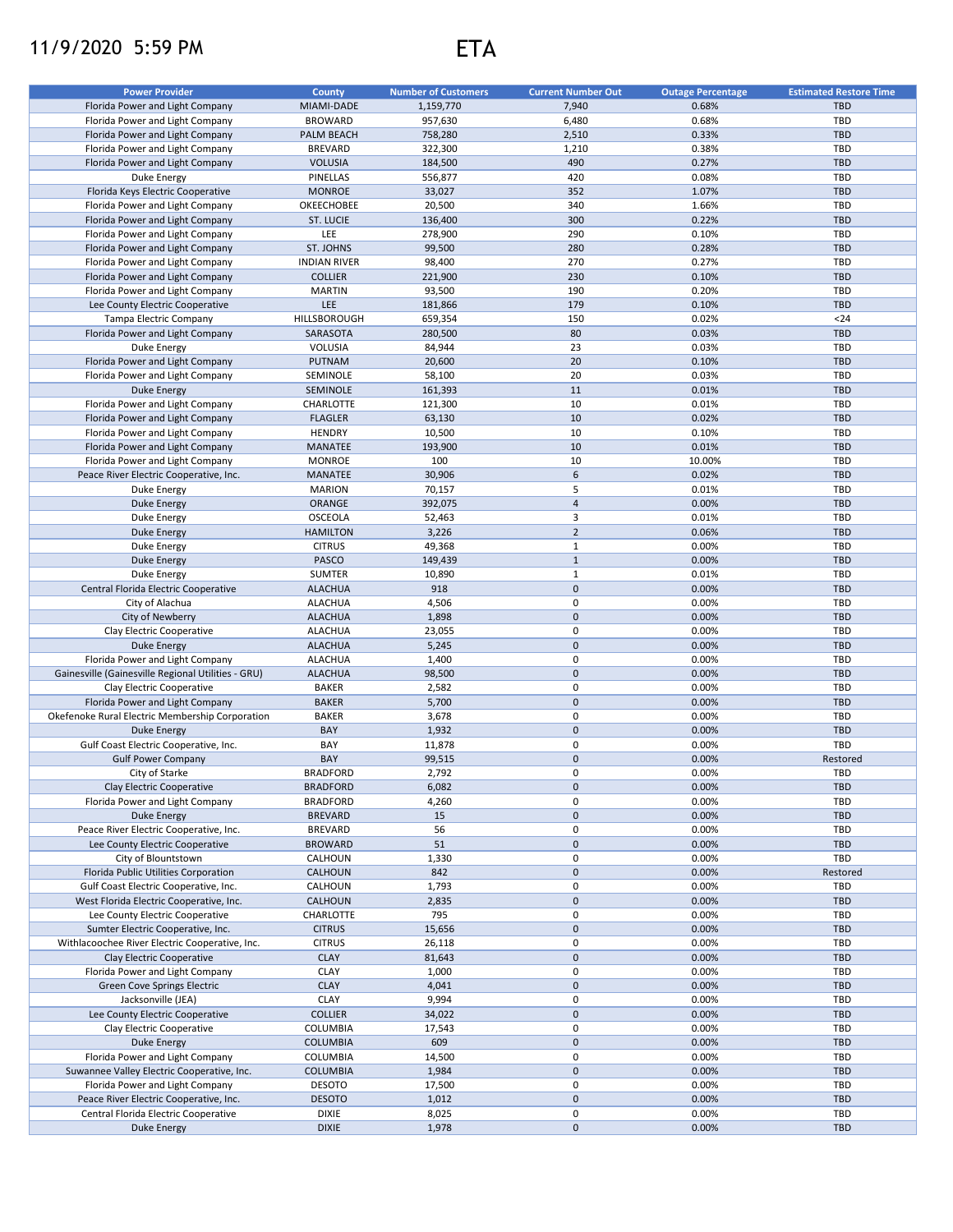## 11/9/2020 5:59 PM ETA



| <b>Tri-County Electric Cooperative</b>                            | <b>DIXIE</b>                   | 621            | 0                   | 0.00%          | TBD        |
|-------------------------------------------------------------------|--------------------------------|----------------|---------------------|----------------|------------|
| Clay Electric Cooperative                                         | <b>DUVAL</b>                   | 5              | $\mathbf{0}$        | 0.00%          | <b>TBD</b> |
|                                                                   |                                |                |                     |                |            |
| Florida Power and Light Company                                   | <b>DUVAL</b>                   | 10             | 0                   | 0.00%          | TBD        |
| Jacksonville (JEA)                                                | <b>DUVAL</b>                   | 440,938        | $\pmb{0}$           | 0.00%          | <b>TBD</b> |
| Jacksonville Beach (Beaches Energy Services)                      | <b>DUVAL</b>                   | 18,957         | $\pmb{0}$           | 0.00%          | TBD        |
| Escambia River Electric Cooperative, Inc.                         | <b>ESCAMBIA</b>                | 3,500          | $\mathbf 0$         | 0.00%          | <b>TBD</b> |
| <b>Gulf Power Company</b>                                         | <b>ESCAMBIA</b>                | 153,712        | 0                   | 0.00%          | Restored   |
|                                                                   |                                |                | $\mathbf 0$         |                | <b>TBD</b> |
| Clay Electric Cooperative                                         | <b>FLAGLER</b>                 | 3              |                     | 0.00%          |            |
| Duke Energy                                                       | <b>FLAGLER</b>                 | 21             | 0                   | 0.00%          | TBD        |
| <b>Duke Energy</b>                                                | <b>FRANKLIN</b>                | 10,895         | $\mathbf 0$         | 0.00%          | <b>TBD</b> |
| Chattahoochee Electric                                            | GADSDEN                        | 1,173          | 0                   | 0.00%          | TBD        |
| City of Havana                                                    | <b>GADSDEN</b>                 | 1,455          | $\mathbf 0$         | 0.00%          | <b>TBD</b> |
|                                                                   |                                |                |                     |                |            |
| City of Quincy                                                    | GADSDEN                        | 4,768          | 0                   | 0.00%          | TBD        |
| Talquin Electric Cooperative, Inc.                                | <b>GADSDEN</b>                 | 15,095         | $\mathbf 0$         | 0.00%          | <b>TBD</b> |
| Central Florida Electric Cooperative                              | <b>GILCHRIST</b>               | 7,906          | 0                   | 0.00%          | TBD        |
| Clay Electric Cooperative                                         | <b>GILCHRIST</b>               | $\overline{4}$ | $\mathbf 0$         | 0.00%          | <b>TBD</b> |
| Duke Energy                                                       | <b>GILCHRIST</b>               | 1,778          | 0                   | 0.00%          | TBD        |
|                                                                   |                                |                |                     |                |            |
| City of Moore Haven                                               | <b>GLADES</b>                  | 1,012          | $\mathbf 0$         | 0.00%          | <b>TBD</b> |
| Florida Power and Light Company                                   | <b>GLADES</b>                  | 3,600          | 0                   | 0.00%          | TBD        |
| Glades Electric Cooperative, Inc.                                 | <b>GLADES</b>                  | 3,028          | $\mathbf 0$         | 0.00%          | <b>TBD</b> |
| Duke Energy                                                       | <b>GULF</b>                    | 6,798          | 0                   | 0.00%          | TBD        |
|                                                                   |                                |                |                     |                |            |
| Gulf Coast Electric Cooperative, Inc.                             | <b>GULF</b>                    | 4,247          | $\mathbf 0$         | 0.00%          | <b>TBD</b> |
| Suwannee Valley Electric Cooperative, Inc.                        | <b>HAMILTON</b>                | 3,939          | 0                   | 0.00%          | TBD        |
| City of Wauchula                                                  | <b>HARDEE</b>                  | 2,800          | $\mathbf 0$         | 0.00%          | <b>TBD</b> |
| Duke Energy                                                       | HARDEE                         | 45             | 0                   | 0.00%          | TBD        |
| Florida Power and Light Company                                   | <b>HARDEE</b>                  | 30             | $\mathbf 0$         | 0.00%          | <b>TBD</b> |
|                                                                   |                                |                |                     |                |            |
| Glades Electric Cooperative, Inc.                                 | HARDEE                         | 0              | 0                   |                | TBD        |
| Peace River Electric Cooperative, Inc.                            | HARDEE                         | 9,649          | $\mathbf 0$         | 0.00%          | <b>TBD</b> |
| City of Clewiston                                                 | <b>HENDRY</b>                  | 4,272          | $\pmb{0}$           | 0.00%          | TBD        |
| Glades Electric Cooperative, Inc.                                 | <b>HENDRY</b>                  | 3,683          | $\pmb{0}$           | 0.00%          | <b>TBD</b> |
| Lee County Electric Cooperative                                   | <b>HENDRY</b>                  | 752            | 0                   | 0.00%          | TBD        |
|                                                                   |                                |                |                     |                |            |
| Duke Energy                                                       | <b>HERNANDO</b>                | 12,401         | $\mathbf 0$         | 0.00%          | <b>TBD</b> |
| Sumter Electric Cooperative, Inc.                                 | <b>HERNANDO</b>                | 187            | 0                   | 0.00%          | TBD        |
| Withlacoochee River Electric Cooperative, Inc.                    | <b>HERNANDO</b>                | 85,130         | $\mathbf 0$         | 0.00%          | <b>TBD</b> |
| Duke Energy                                                       | <b>HIGHLANDS</b>               | 56,870         | 0                   | 0.00%          | TBD        |
| Florida Power and Light Company                                   | <b>HIGHLANDS</b>               | 600            | $\mathbf 0$         | 0.00%          | <b>TBD</b> |
|                                                                   |                                |                |                     |                |            |
| Glades Electric Cooperative, Inc.                                 | <b>HIGHLANDS</b>               | 7,461          | 0                   | 0.00%          | <b>TBD</b> |
| Peace River Electric Cooperative, Inc.                            | <b>HIGHLANDS</b>               | 378            | $\mathbf 0$         | 0.00%          | <b>TBD</b> |
| Duke Energy                                                       | HILLSBOROUGH                   |                |                     |                |            |
|                                                                   |                                | 25             | 0                   | 0.00%          | TBD        |
|                                                                   |                                |                |                     |                |            |
| Peace River Electric Cooperative, Inc.                            | HILLSBOROUGH                   | 1,177          | $\mathbf 0$         | 0.00%          | <b>TBD</b> |
| Choctawhatchee Electric Cooperative                               | <b>HOLMES</b>                  | 321            | 0                   | 0.00%          | TBD        |
| <b>Gulf Power Company</b>                                         | <b>HOLMES</b>                  | 2,639          | $\mathbf 0$         | 0.00%          | Restored   |
| West Florida Electric Cooperative, Inc.                           | <b>HOLMES</b>                  | 7,617          | 0                   | 0.00%          | TBD        |
| City of Vero Beach                                                | <b>INDIAN RIVER</b>            | $\mathbf 0$    | $\mathbf 0$         |                | <b>TBD</b> |
| Peace River Electric Cooperative, Inc.                            | <b>INDIAN RIVER</b>            | 216            | 0                   |                | TBD        |
|                                                                   |                                |                |                     | 0.00%          |            |
| Florida Public Utilities Corporation                              | <b>JACKSON</b>                 | 10,523         | $\mathbf 0$         | 0.00%          | Restored   |
| Gulf Coast Electric Cooperative, Inc.                             | <b>JACKSON</b>                 | 50             | 0                   | 0.00%          | TBD        |
| <b>Gulf Power Company</b>                                         | <b>JACKSON</b>                 | 1,394          | $\pmb{0}$           | 0.00%          | Restored   |
| West Florida Electric Cooperative, Inc.                           | <b>JACKSON</b>                 | 13,532         | $\Omega$            | 0.00%          | TBD        |
|                                                                   |                                |                |                     |                |            |
| Duke Energy                                                       | <b>JEFFERSON</b>               | 5,033          | $\pmb{0}$           | 0.00%          | <b>TBD</b> |
| Tri-County Electric Cooperative                                   | <b>JEFFERSON</b>               | 3,613          | 0                   | 0.00%          | TBD        |
| Central Florida Electric Cooperative                              | LAFAYETTE                      | 9              | $\mathbf 0$         | 0.00%          | <b>TBD</b> |
| Duke Energy                                                       | LAFAYETTE                      | 907            | 0                   | 0.00%          | TBD        |
| Suwannee Valley Electric Cooperative, Inc.                        | LAFAYETTE                      | 3,254          | $\pmb{0}$           | 0.00%          | <b>TBD</b> |
| <b>Tri-County Electric Cooperative</b>                            | LAFAYETTE                      | 46             | 0                   | 0.00%          | TBD        |
|                                                                   |                                |                |                     |                |            |
| City of Leesburg                                                  | LAKE                           | 24,500         | $\pmb{0}$           | 0.00%          | <b>TBD</b> |
| City of Mount Dora                                                | LAKE                           | 5,892          | 0                   | 0.00%          | TBD        |
| Clay Electric Cooperative                                         | LAKE                           | 2,317          | $\pmb{0}$           | 0.00%          | <b>TBD</b> |
| Duke Energy                                                       | LAKE                           | 89,356         | 0                   | 0.00%          | TBD        |
| Sumter Electric Cooperative, Inc.                                 | LAKE                           | 68,895         | $\pmb{0}$           | 0.00%          | <b>TBD</b> |
|                                                                   |                                |                |                     |                |            |
| City of Tallahassee                                               | LEON                           | 105,386        | 0                   | 0.00%          | TBD        |
| Duke Energy                                                       | <b>LEON</b>                    | 67             | $\pmb{0}$           | 0.00%          | <b>TBD</b> |
| Talquin Electric Cooperative, Inc.                                | LEON                           | 24,740         | 0                   | 0.00%          | TBD        |
| Central Florida Electric Cooperative                              | LEVY                           | 18,470         | $\mathsf{O}\xspace$ | 0.00%          | TBD        |
| City of Williston                                                 | LEVY                           | 1,462          | 0                   | 0.00%          | TBD        |
|                                                                   |                                |                |                     |                |            |
| Clay Electric Cooperative                                         | LEVY                           | 744            | $\mathsf{O}\xspace$ | 0.00%          | <b>TBD</b> |
| Duke Energy                                                       | LEVY                           | 3,966          | 0                   | 0.00%          | TBD        |
| Sumter Electric Cooperative, Inc.                                 | LEVY                           | 1,636          | $\mathsf{O}\xspace$ | 0.00%          | TBD        |
| Florida Public Utilities Corporation                              | <b>LIBERTY</b>                 | 769            | 0                   | 0.00%          | Restored   |
| Talquin Electric Cooperative, Inc.                                | <b>LIBERTY</b>                 | 3,292          | $\mathbf 0$         | 0.00%          | <b>TBD</b> |
|                                                                   |                                |                |                     |                |            |
| Duke Energy                                                       | <b>MADISON</b>                 | 4,178          | 0                   | 0.00%          | TBD        |
| Tri-County Electric Cooperative                                   | <b>MADISON</b>                 | 7,225          | $\pmb{0}$           | 0.00%          | <b>TBD</b> |
| Central Florida Electric Cooperative<br>Clay Electric Cooperative | <b>MARION</b><br><b>MARION</b> | 9<br>16,903    | 0<br>$\pmb{0}$      | 0.00%<br>0.00% | TBD<br>TBD |